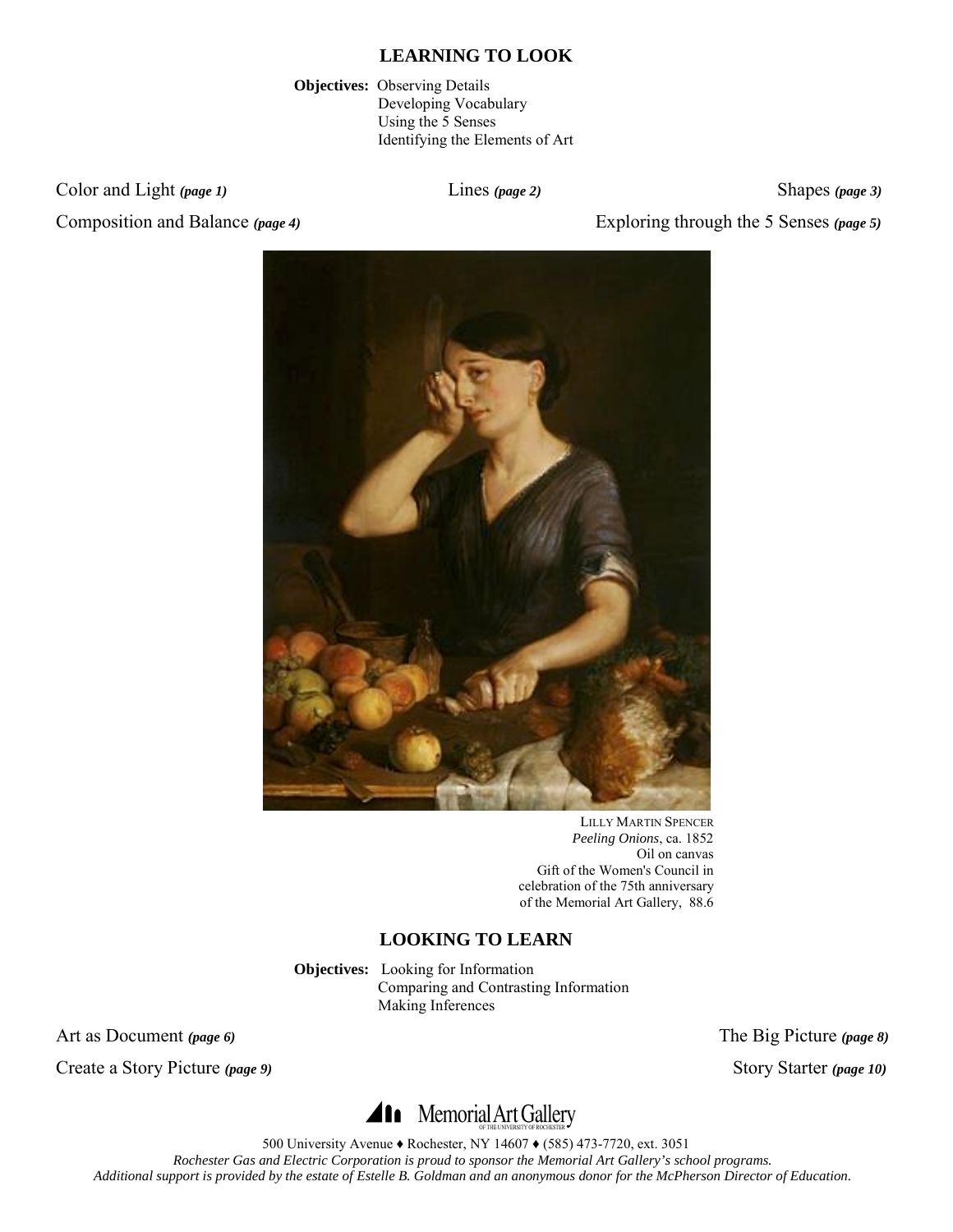$\mathcal{L}_\mathcal{L} = \mathcal{L}_\mathcal{L} = \mathcal{L}_\mathcal{L} = \mathcal{L}_\mathcal{L} = \mathcal{L}_\mathcal{L} = \mathcal{L}_\mathcal{L} = \mathcal{L}_\mathcal{L} = \mathcal{L}_\mathcal{L} = \mathcal{L}_\mathcal{L} = \mathcal{L}_\mathcal{L} = \mathcal{L}_\mathcal{L} = \mathcal{L}_\mathcal{L} = \mathcal{L}_\mathcal{L} = \mathcal{L}_\mathcal{L} = \mathcal{L}_\mathcal{L} = \mathcal{L}_\mathcal{L} = \mathcal{L}_\mathcal{L}$ 

|  |  |  |  | Color and Light: How does an artist use colors to interest us in his painting? |
|--|--|--|--|--------------------------------------------------------------------------------|
|  |  |  |  |                                                                                |

*(refer to color copy to complete this exercise)* 

What colors do you see? Write the names of all the colors you see. \_\_\_\_\_\_\_\_\_\_\_\_\_\_\_\_\_\_\_\_\_\_\_\_\_\_\_\_\_\_\_\_\_\_\_\_\_\_\_\_\_\_\_\_

| Circle the whites, the reds, the yellows.              |  |
|--------------------------------------------------------|--|
| Match the colors with the color samples.               |  |
| How many shades of brown can you see in the buildings? |  |

• Artists use colors to make a picture look three dimensional. What colors seem to jump out at you?

| Which colors take you deep into the picture? |  |
|----------------------------------------------|--|
|                                              |  |

• How does the artist show brightness and light?

Where is the light coming from?

An artist can create a mood of cheerfulness and energy by placing bright colors next to each other. Each bright color "wakes up" its neighbor and helps it stand out in the painting. Circle areas in the painting where the artist has put bright colors close together.

 $\mathcal{L}_\mathcal{L} = \{ \mathcal{L}_\mathcal{L} = \{ \mathcal{L}_\mathcal{L} = \{ \mathcal{L}_\mathcal{L} = \{ \mathcal{L}_\mathcal{L} = \{ \mathcal{L}_\mathcal{L} = \{ \mathcal{L}_\mathcal{L} = \{ \mathcal{L}_\mathcal{L} = \{ \mathcal{L}_\mathcal{L} = \{ \mathcal{L}_\mathcal{L} = \{ \mathcal{L}_\mathcal{L} = \{ \mathcal{L}_\mathcal{L} = \{ \mathcal{L}_\mathcal{L} = \{ \mathcal{L}_\mathcal{L} = \{ \mathcal{L}_\mathcal{$ 



LILLY MARTIN SPENCER *Peeling Onions*, ca. 1852

**Ala** Memorial Art Gallery 500 University Avenue ♦ Rochester, NY 14607 ♦ (585) 473-7720, ext. 3051 *Rochester Gas and Electric Corporation is proud to sponsor the Memorial Art Gallery's school programs. Additional support is provided by the estate of Estelle B. Goldman and an anonymous donor for the McPherson Director of Education.* 

page 1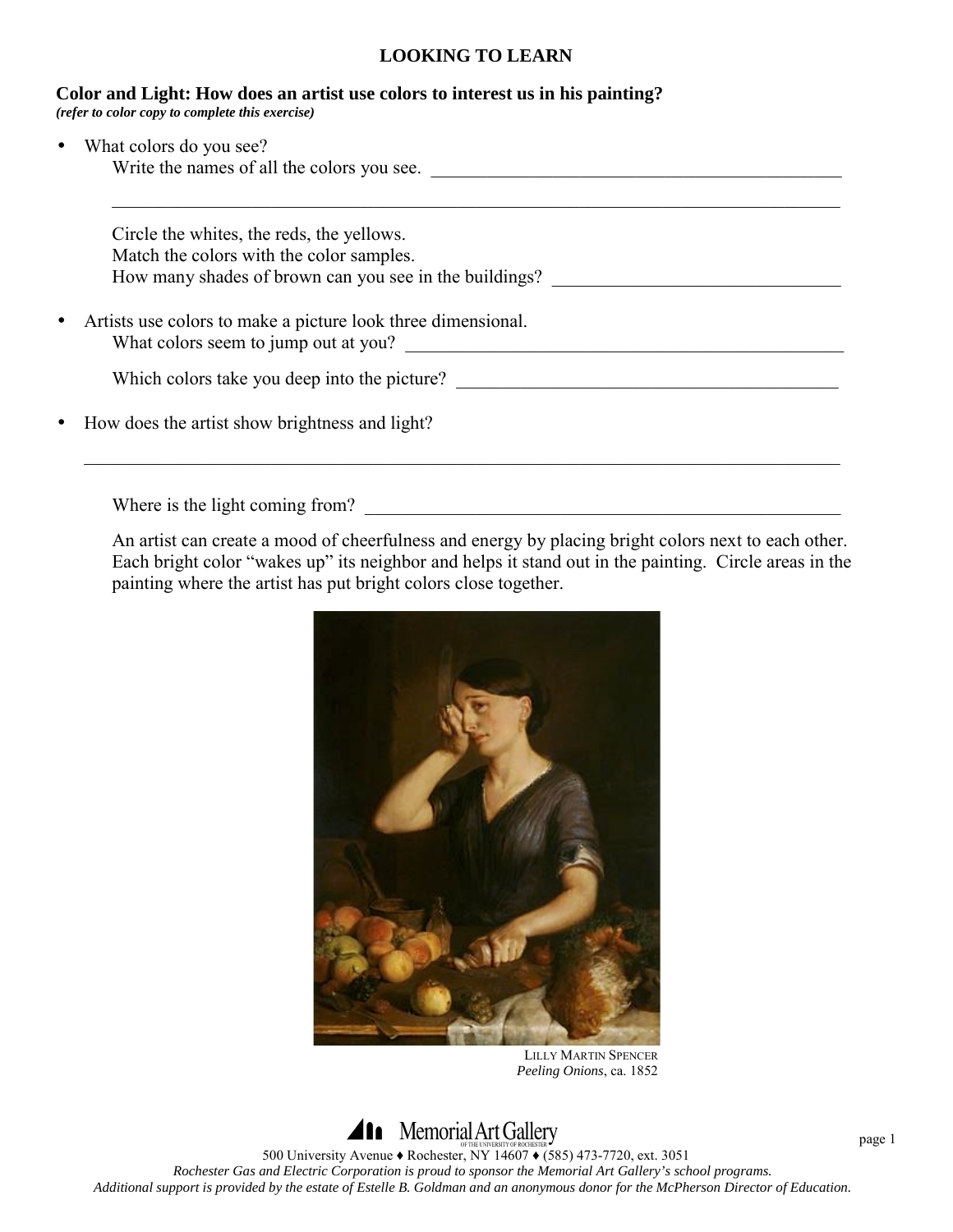# **Lines: How does an artist use lines to make objects look real?**

• Painters draw with many different lines.



Look at the woman's eyes and follow her glance; this is called a *line of vision*. What is she looking at?

 $\mathcal{L}_\mathcal{L} = \{ \mathcal{L}_\mathcal{L} = \{ \mathcal{L}_\mathcal{L} = \{ \mathcal{L}_\mathcal{L} = \{ \mathcal{L}_\mathcal{L} = \{ \mathcal{L}_\mathcal{L} = \{ \mathcal{L}_\mathcal{L} = \{ \mathcal{L}_\mathcal{L} = \{ \mathcal{L}_\mathcal{L} = \{ \mathcal{L}_\mathcal{L} = \{ \mathcal{L}_\mathcal{L} = \{ \mathcal{L}_\mathcal{L} = \{ \mathcal{L}_\mathcal{L} = \{ \mathcal{L}_\mathcal{L} = \{ \mathcal{L}_\mathcal{$ 

Is she looking out at you?

Where is the painter standing? \_\_\_\_\_\_\_\_\_\_\_\_\_\_\_\_\_\_\_\_\_\_\_\_\_\_\_\_\_\_\_\_\_\_\_\_\_\_\_\_\_\_\_\_\_\_\_\_\_\_\_\_\_

Is she looking at her?



LILLY MARTIN SPENCER *Peeling Onions*, ca. 1852

# **Ala** Memorial Art Gallery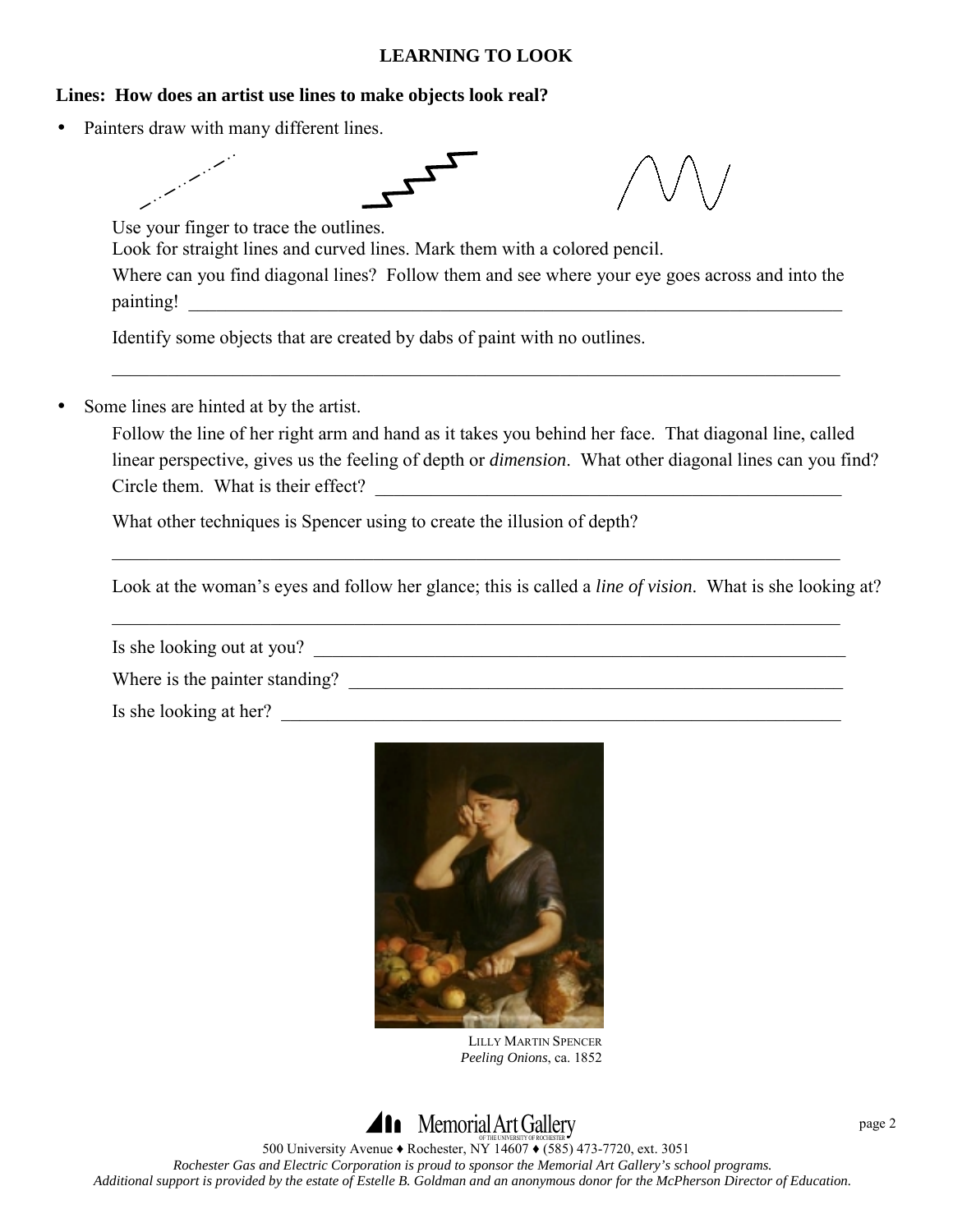#### **Shapes: How does the artist use shapes to help us look all around the painting?**

• Focus your eyes so you do not see the woman or the food but look instead for the shapes. A viewfinder can help you see only small parts of the painting at a time.

Where do you see rectangles?

Identify them on your painting with a colored pencil.

- Locate the circles. \_\_\_\_\_\_\_\_\_\_\_\_\_\_\_\_\_\_\_\_\_\_\_\_\_\_\_\_\_\_\_\_\_\_\_\_\_\_\_\_\_\_\_\_\_\_\_\_\_\_\_\_\_\_\_\_\_\_\_\_\_\_\_
- Locate the triangles.
- Walk around the room or outdoors and look through your viewfinder at the world above you, below you, in front of you and around you. Look until you find a picture through the frame that you think is interesting. Describe what you see.

 $\mathcal{L}_\mathcal{L} = \{ \mathcal{L}_\mathcal{L} = \{ \mathcal{L}_\mathcal{L} = \{ \mathcal{L}_\mathcal{L} = \{ \mathcal{L}_\mathcal{L} = \{ \mathcal{L}_\mathcal{L} = \{ \mathcal{L}_\mathcal{L} = \{ \mathcal{L}_\mathcal{L} = \{ \mathcal{L}_\mathcal{L} = \{ \mathcal{L}_\mathcal{L} = \{ \mathcal{L}_\mathcal{L} = \{ \mathcal{L}_\mathcal{L} = \{ \mathcal{L}_\mathcal{L} = \{ \mathcal{L}_\mathcal{L} = \{ \mathcal{L}_\mathcal{$ 

Are some things in your view "cut off" by your frame so that you can only see parts of them?

 $\mathcal{L}_\mathcal{L} = \{ \mathcal{L}_\mathcal{L} = \{ \mathcal{L}_\mathcal{L} = \{ \mathcal{L}_\mathcal{L} = \{ \mathcal{L}_\mathcal{L} = \{ \mathcal{L}_\mathcal{L} = \{ \mathcal{L}_\mathcal{L} = \{ \mathcal{L}_\mathcal{L} = \{ \mathcal{L}_\mathcal{L} = \{ \mathcal{L}_\mathcal{L} = \{ \mathcal{L}_\mathcal{L} = \{ \mathcal{L}_\mathcal{L} = \{ \mathcal{L}_\mathcal{L} = \{ \mathcal{L}_\mathcal{L} = \{ \mathcal{L}_\mathcal{$ 





*(to use as your viewfinder, cut out frame and use its center)* 

LILLY MARTIN SPENCER *Peeling Onions*, ca. 1852

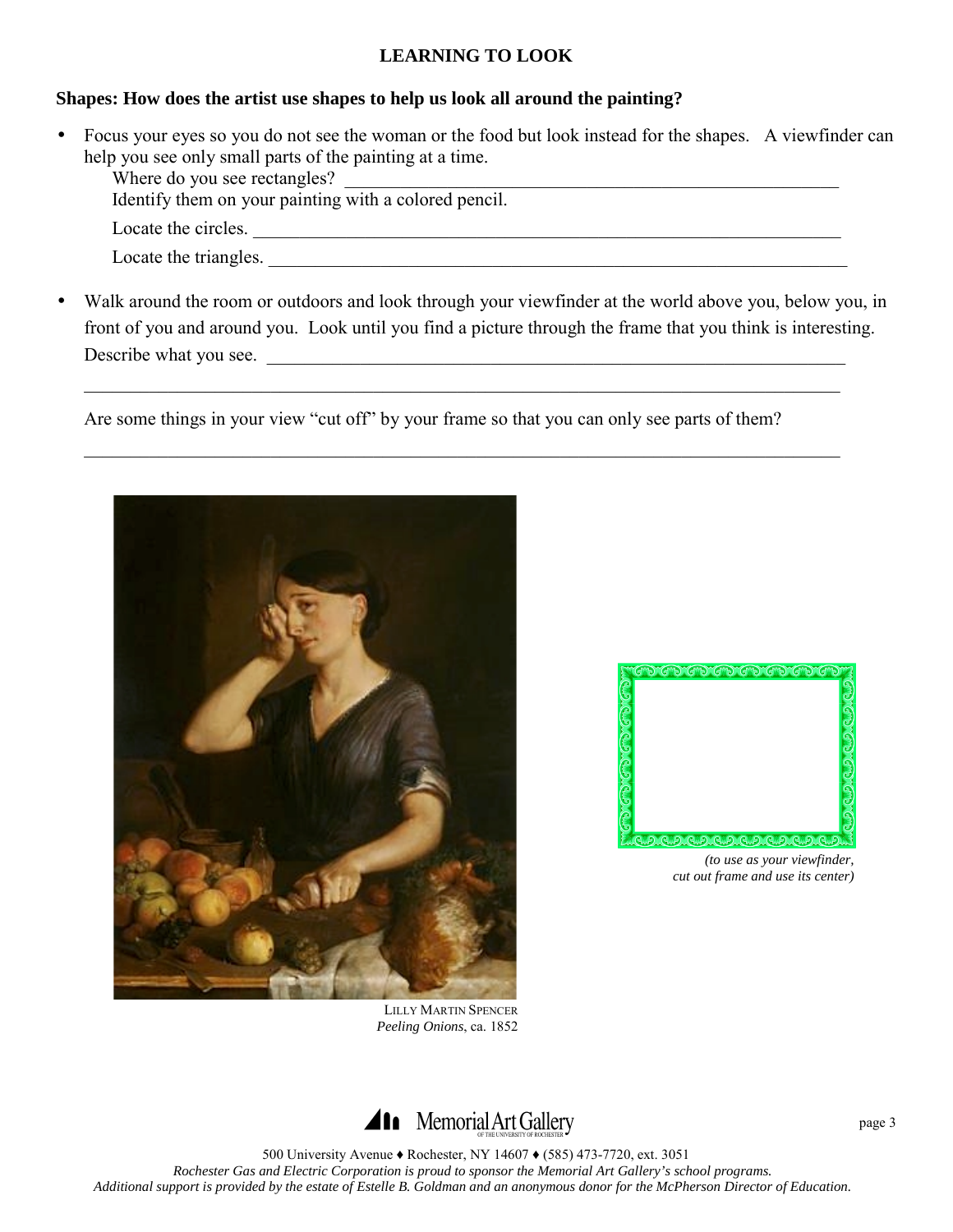#### **Composition and Balance: How does an artist combine what he sees and what he wants things to look like in his painting?**

• Paintings are usually divided into the *foreground* or view closest to us, the *middle ground*, and then the *background* or distance. Can you find the background in this painting? Where is it?

 $\mathcal{L}_\mathcal{L} = \{ \mathcal{L}_\mathcal{L} = \{ \mathcal{L}_\mathcal{L} = \{ \mathcal{L}_\mathcal{L} = \{ \mathcal{L}_\mathcal{L} = \{ \mathcal{L}_\mathcal{L} = \{ \mathcal{L}_\mathcal{L} = \{ \mathcal{L}_\mathcal{L} = \{ \mathcal{L}_\mathcal{L} = \{ \mathcal{L}_\mathcal{L} = \{ \mathcal{L}_\mathcal{L} = \{ \mathcal{L}_\mathcal{L} = \{ \mathcal{L}_\mathcal{L} = \{ \mathcal{L}_\mathcal{L} = \{ \mathcal{L}_\mathcal{$ 

 $\mathcal{L}_\mathcal{L} = \{ \mathcal{L}_\mathcal{L} = \{ \mathcal{L}_\mathcal{L} = \{ \mathcal{L}_\mathcal{L} = \{ \mathcal{L}_\mathcal{L} = \{ \mathcal{L}_\mathcal{L} = \{ \mathcal{L}_\mathcal{L} = \{ \mathcal{L}_\mathcal{L} = \{ \mathcal{L}_\mathcal{L} = \{ \mathcal{L}_\mathcal{L} = \{ \mathcal{L}_\mathcal{L} = \{ \mathcal{L}_\mathcal{L} = \{ \mathcal{L}_\mathcal{L} = \{ \mathcal{L}_\mathcal{L} = \{ \mathcal{L}_\mathcal{$ 

Mark it on the painting. Even though you cannot see very much background, what do you imagine it looks like?

• Painters like to balance the objects in the painting. Draw a line down the middle of the picture; divide the painting into a right side and a left side. List all the objects you see on each side. Is the painting composition balanced?





LILLY MARTIN SPENCER *Peeling Onions*, ca. 1852

# **Ala** Memorial Art Gallery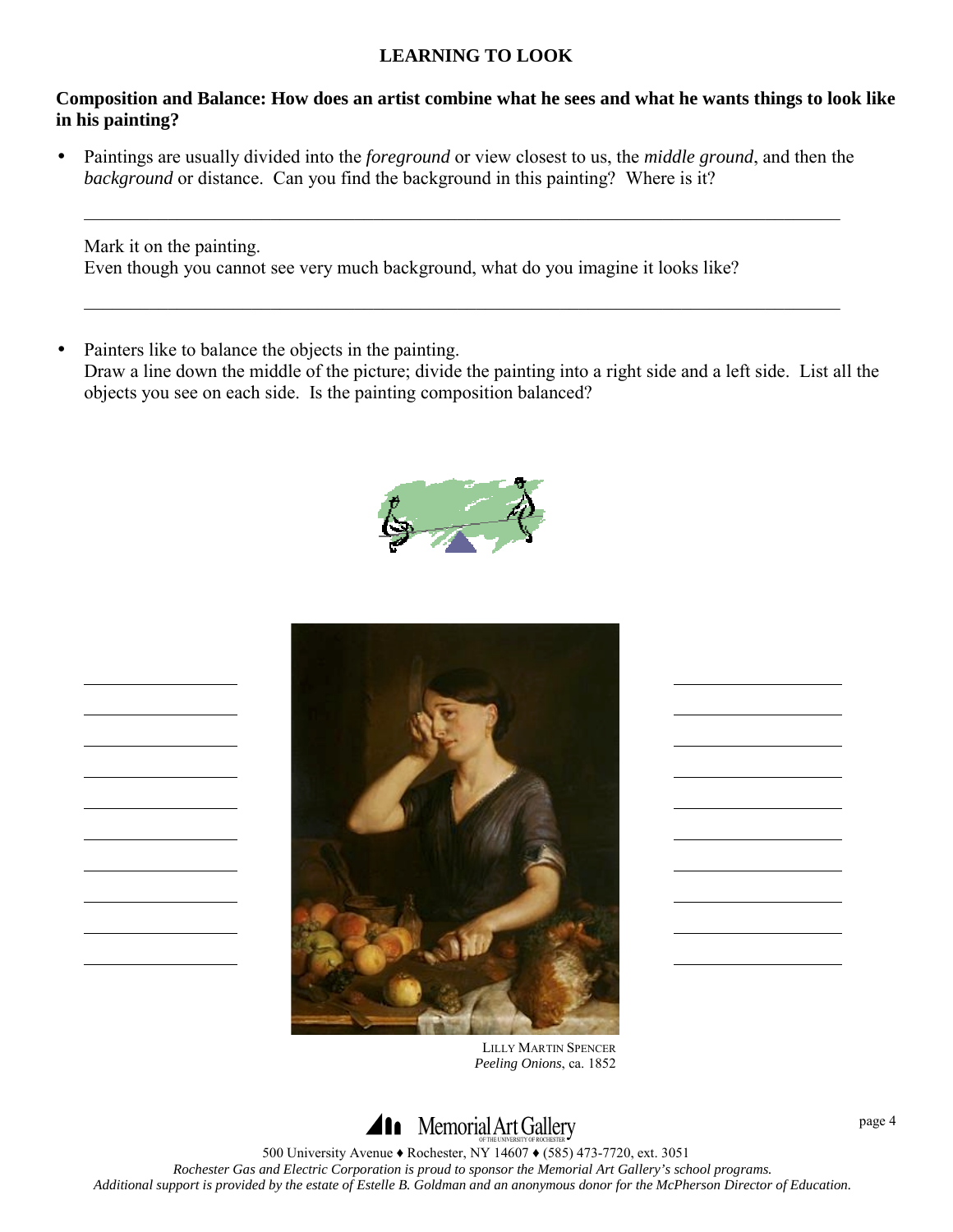#### **Exploring through the 5 Senses:**

 Imagine you are in the painting with the woman peeling onions. What are the sounds you hear? What is the painting makes you hear such sounds? \_\_\_\_\_\_\_\_\_\_\_\_\_\_\_\_\_\_\_\_\_\_\_\_\_\_\_\_\_\_\_\_\_\_\_\_\_\_\_\_\_\_\_\_

Imagine the smells. What makes you imagine this? \_\_\_\_\_\_\_\_\_\_\_\_\_\_\_\_\_\_\_\_\_\_\_\_\_\_\_\_\_\_\_\_

Do you feel hungry or thirsty when you look at this painting? What in the painting makes you feel that way?  $\Box$ 

Do you see anything that might feel very soft to the touch? What might be very rough or very hot to touch? \_\_\_\_\_\_\_\_\_\_\_\_\_\_\_\_\_\_\_\_\_\_\_\_\_\_\_\_\_\_\_\_\_\_\_\_\_\_\_\_\_\_\_\_\_\_\_\_\_\_\_\_\_\_\_\_\_\_\_\_\_\_\_\_\_\_\_\_\_\_\_\_

 $\mathcal{L}_\mathcal{L} = \mathcal{L}_\mathcal{L} = \mathcal{L}_\mathcal{L} = \mathcal{L}_\mathcal{L} = \mathcal{L}_\mathcal{L} = \mathcal{L}_\mathcal{L} = \mathcal{L}_\mathcal{L} = \mathcal{L}_\mathcal{L} = \mathcal{L}_\mathcal{L} = \mathcal{L}_\mathcal{L} = \mathcal{L}_\mathcal{L} = \mathcal{L}_\mathcal{L} = \mathcal{L}_\mathcal{L} = \mathcal{L}_\mathcal{L} = \mathcal{L}_\mathcal{L} = \mathcal{L}_\mathcal{L} = \mathcal{L}_\mathcal{L}$ 

 $\mathcal{L}_\mathcal{L} = \mathcal{L}_\mathcal{L} = \mathcal{L}_\mathcal{L} = \mathcal{L}_\mathcal{L} = \mathcal{L}_\mathcal{L} = \mathcal{L}_\mathcal{L} = \mathcal{L}_\mathcal{L} = \mathcal{L}_\mathcal{L} = \mathcal{L}_\mathcal{L} = \mathcal{L}_\mathcal{L} = \mathcal{L}_\mathcal{L} = \mathcal{L}_\mathcal{L} = \mathcal{L}_\mathcal{L} = \mathcal{L}_\mathcal{L} = \mathcal{L}_\mathcal{L} = \mathcal{L}_\mathcal{L} = \mathcal{L}_\mathcal{L}$ 

 $\mathcal{L}_\mathcal{L} = \{ \mathcal{L}_\mathcal{L} = \{ \mathcal{L}_\mathcal{L} = \{ \mathcal{L}_\mathcal{L} = \{ \mathcal{L}_\mathcal{L} = \{ \mathcal{L}_\mathcal{L} = \{ \mathcal{L}_\mathcal{L} = \{ \mathcal{L}_\mathcal{L} = \{ \mathcal{L}_\mathcal{L} = \{ \mathcal{L}_\mathcal{L} = \{ \mathcal{L}_\mathcal{L} = \{ \mathcal{L}_\mathcal{L} = \{ \mathcal{L}_\mathcal{L} = \{ \mathcal{L}_\mathcal{L} = \{ \mathcal{L}_\mathcal{$ 

Describe what your eyes see at first. What appears after you look longer and harder?

Use movement and facial expressions to show the activities and feelings of the woman.

 $\mathcal{L}_\mathcal{L} = \mathcal{L}_\mathcal{L} = \mathcal{L}_\mathcal{L} = \mathcal{L}_\mathcal{L} = \mathcal{L}_\mathcal{L} = \mathcal{L}_\mathcal{L} = \mathcal{L}_\mathcal{L} = \mathcal{L}_\mathcal{L} = \mathcal{L}_\mathcal{L} = \mathcal{L}_\mathcal{L} = \mathcal{L}_\mathcal{L} = \mathcal{L}_\mathcal{L} = \mathcal{L}_\mathcal{L} = \mathcal{L}_\mathcal{L} = \mathcal{L}_\mathcal{L} = \mathcal{L}_\mathcal{L} = \mathcal{L}_\mathcal{L}$ 



LILLY MARTIN SPENCER *Peeling Onions*, ca 1852

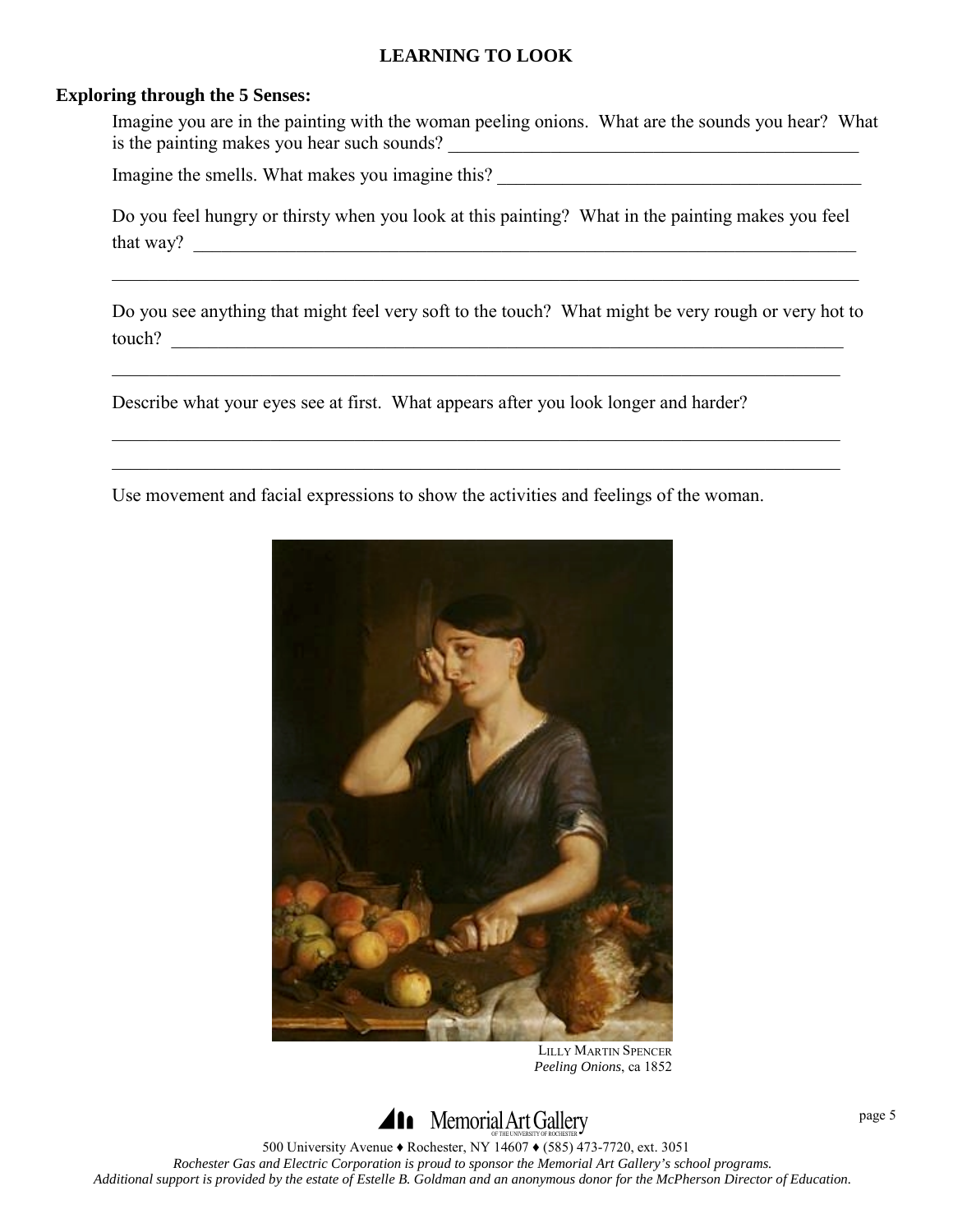# **Art as Document: How does the artist give us a picture of a culture and environment?**  Ask yourself this question: I wonder what is going on in this painting? Who is this woman? \_\_\_\_\_\_\_\_\_\_\_\_\_\_\_\_\_\_\_\_\_\_\_\_\_\_\_\_\_\_\_\_\_\_\_\_\_\_\_\_\_\_

What is she doing?

What is she looking at?

What objects can you identify? \_\_\_\_\_\_\_\_\_\_\_\_\_\_\_\_\_\_\_\_\_\_\_\_\_\_\_\_\_\_\_\_\_



Where is she? LILLY MARTIN SPENCER *Peeling Onions*, ca. 1852

When did this woman live?

Where is the artist?

Is there any connection between the woman and the artist?

How realistic is this scene?

Does the artist present a particular point of view? \_\_\_\_\_\_\_\_\_\_\_\_\_\_\_\_\_\_\_\_\_\_\_\_\_\_\_\_\_\_\_\_\_\_\_\_\_\_\_\_\_\_\_

Do you have sufficient information to draw any conclusions about 19<sup>th</sup> century American culture?

 $\mathcal{L}_\mathcal{L} = \{ \mathcal{L}_\mathcal{L} = \{ \mathcal{L}_\mathcal{L} = \{ \mathcal{L}_\mathcal{L} = \{ \mathcal{L}_\mathcal{L} = \{ \mathcal{L}_\mathcal{L} = \{ \mathcal{L}_\mathcal{L} = \{ \mathcal{L}_\mathcal{L} = \{ \mathcal{L}_\mathcal{L} = \{ \mathcal{L}_\mathcal{L} = \{ \mathcal{L}_\mathcal{L} = \{ \mathcal{L}_\mathcal{L} = \{ \mathcal{L}_\mathcal{L} = \{ \mathcal{L}_\mathcal{L} = \{ \mathcal{L}_\mathcal{$ 

What other information would you want to have? \_\_\_\_\_\_\_\_\_\_\_\_\_\_\_\_\_\_\_\_\_\_\_\_\_\_\_\_\_\_\_\_\_\_

What other works of art would be useful in creating a window in 19<sup>th</sup> century America?

• Use the chart to list the things you can see in the painting.

| <b>PEOPLE</b> | <b>OBJECTS</b> | <b>ACTIVITIES</b> | <b>BUILDINGS</b> | <b>ENVIRONMENT</b> | <b>OTHER</b> |
|---------------|----------------|-------------------|------------------|--------------------|--------------|
|               |                |                   |                  |                    |              |
|               |                |                   |                  |                    |              |
|               |                |                   |                  |                    |              |
|               |                |                   |                  |                    |              |
|               |                |                   |                  |                    |              |
|               |                |                   |                  |                    |              |

**411** Memorial Art Gallery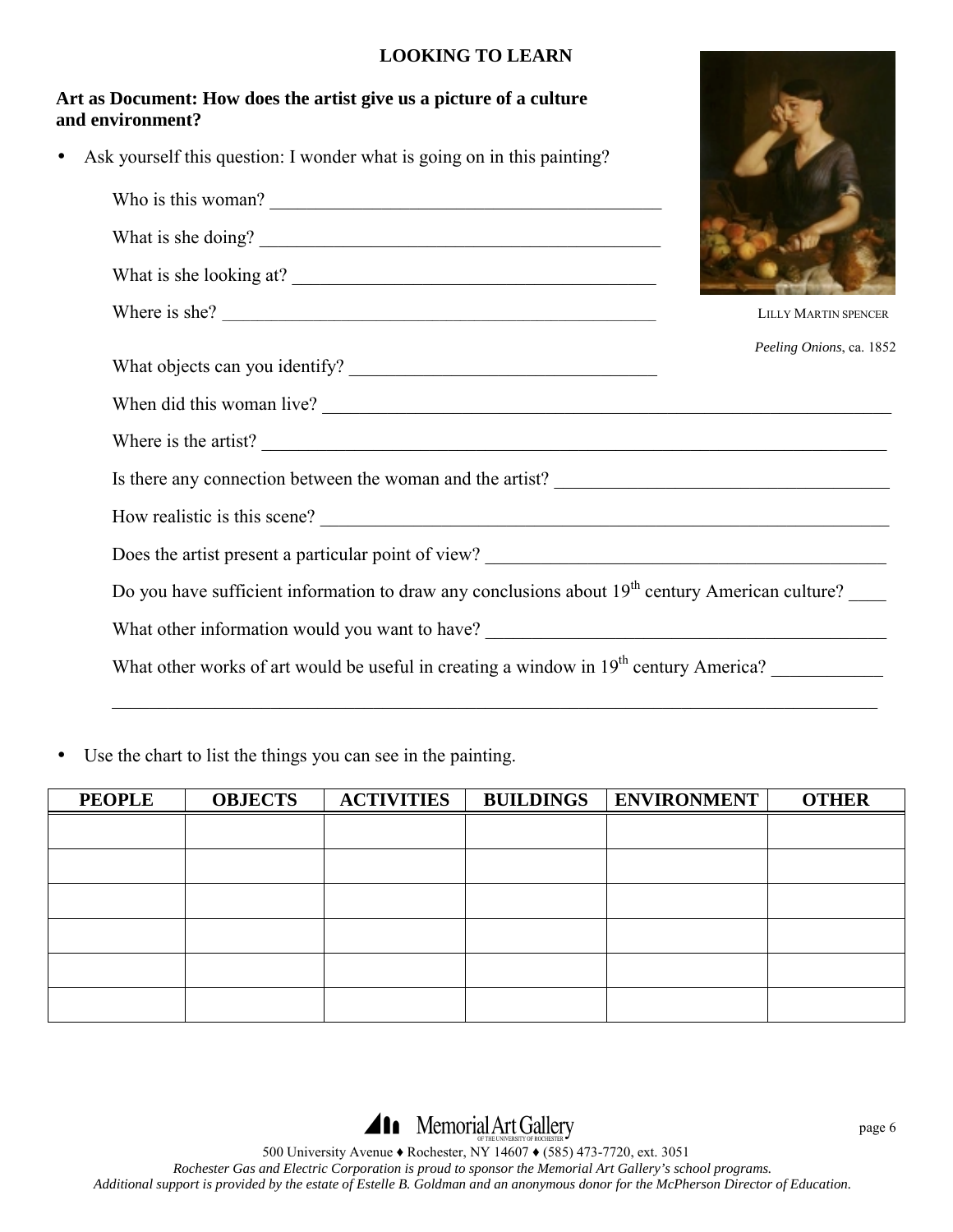Does this painting look like a scene from today's magazines or TV? What details give us clues as to when this woman lived? Find a picture in a newspaper or magazine or home photograph. What similarities and differences do you see? Record your ideas below. *Peeling Onions*  **Similar 1852 2003** 

What is this woman doing? Compare her activities with things women do today.



# Al Memorial Art Gallery

500 University Avenue ♦ Rochester, NY 14607 ♦ (585) 473-7720, ext. 3051 *Rochester Gas and Electric Corporation is proud to sponsor the Memorial Art Gallery's school programs. Additional support is provided by the estate of Estelle B. Goldman and an anonymous donor for the McPherson Director of Education.* 

LILLY MARTIN SPENCER *Peeling Onions*, ca. 1852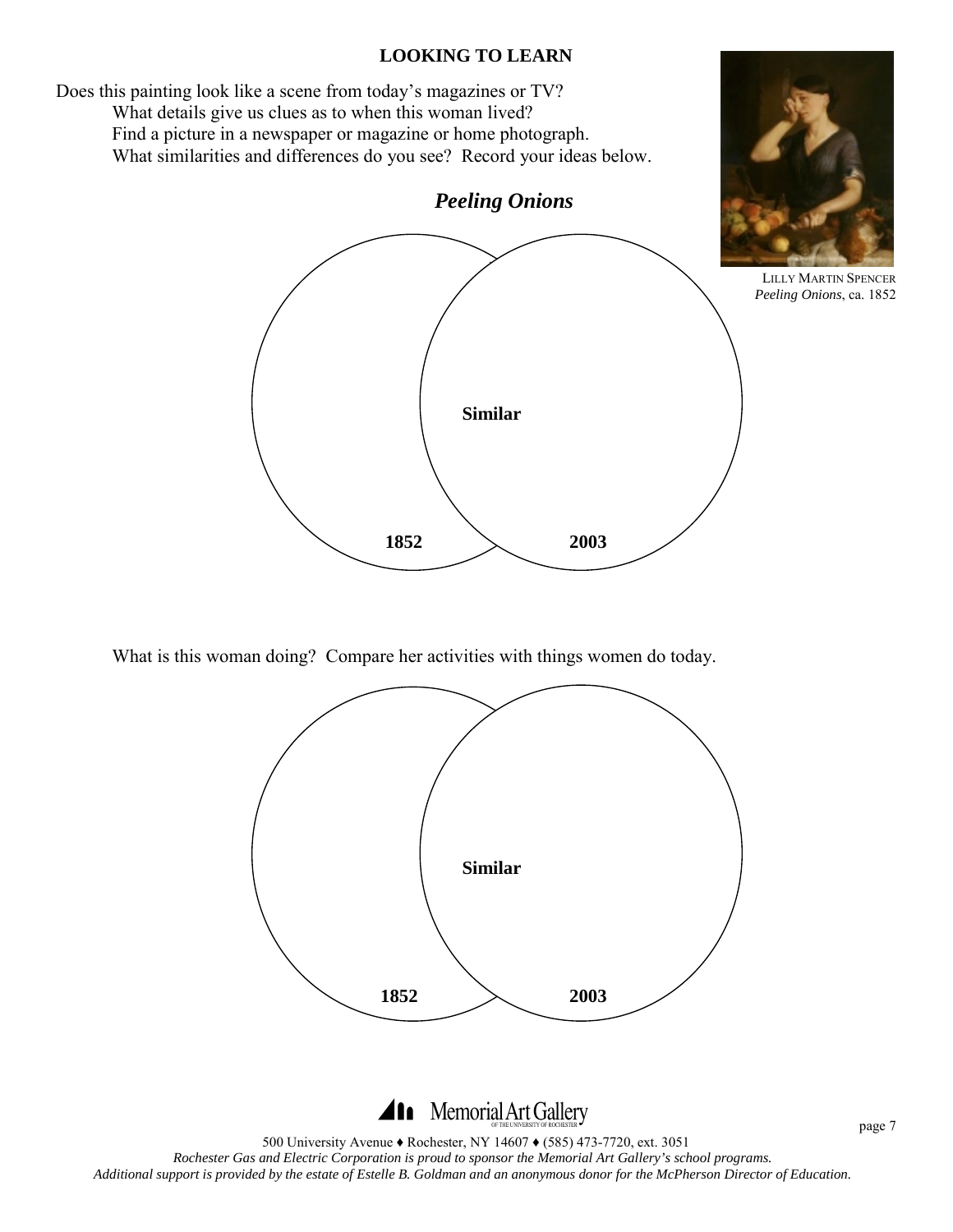| <b>LOOKING TO LEARN</b><br>The Big Picture: How do details support the meaning as a whole?                                                                                                                                                                                                                                                                                                                                                                                                                                                                                                                                                                            |  |                                                                                                                      |
|-----------------------------------------------------------------------------------------------------------------------------------------------------------------------------------------------------------------------------------------------------------------------------------------------------------------------------------------------------------------------------------------------------------------------------------------------------------------------------------------------------------------------------------------------------------------------------------------------------------------------------------------------------------------------|--|----------------------------------------------------------------------------------------------------------------------|
| What is the main idea or theme you see in the painting? _________________________                                                                                                                                                                                                                                                                                                                                                                                                                                                                                                                                                                                     |  |                                                                                                                      |
| <u> 1989 - Jan James James, margaret amerikan bahasa (j. 1989)</u><br>What title would you choose?                                                                                                                                                                                                                                                                                                                                                                                                                                                                                                                                                                    |  |                                                                                                                      |
|                                                                                                                                                                                                                                                                                                                                                                                                                                                                                                                                                                                                                                                                       |  |                                                                                                                      |
| What is the title Spencer gave to her painting? _________________________________                                                                                                                                                                                                                                                                                                                                                                                                                                                                                                                                                                                     |  | <b>LILLY MARTIN SPENCER</b><br>Peeling Onions, ca. 1852                                                              |
| What details has she used to give us that theme? ________________________________                                                                                                                                                                                                                                                                                                                                                                                                                                                                                                                                                                                     |  |                                                                                                                      |
|                                                                                                                                                                                                                                                                                                                                                                                                                                                                                                                                                                                                                                                                       |  |                                                                                                                      |
| Your Title:<br>Supporting Details:                                                                                                                                                                                                                                                                                                                                                                                                                                                                                                                                                                                                                                    |  | Spencer Title:<br>Supporting Details:                                                                                |
| <u> 1989 - Johann Stein, marwolaethau a bhann an t-Amhain an t-Amhain an t-Amhain an t-Amhain an t-Amhain an t-A</u><br><u> 1989 - Johann Barbara, martin amerikan basar dan berasal dalam basa dalam basa dalam basa dalam basa dalam b</u><br>the control of the control of the control of the control of the control of the control of the control of the control of the control of the control of the control of the control of the control of the control of the control<br><u> 1989 - Johann Stoff, deutscher Stoff, der Stoff, der Stoff, der Stoff, der Stoff, der Stoff, der Stoff, der S</u><br><u> 1989 - Johann Stoff, Amerikaansk politiker († 1908)</u> |  | <u> 1989 - Johann Stein, marwolaethau a bhann an t-Amhainn an t-Amhainn an t-Amhainn an t-Amhainn an t-Amhainn a</u> |
|                                                                                                                                                                                                                                                                                                                                                                                                                                                                                                                                                                                                                                                                       |  |                                                                                                                      |
|                                                                                                                                                                                                                                                                                                                                                                                                                                                                                                                                                                                                                                                                       |  |                                                                                                                      |
|                                                                                                                                                                                                                                                                                                                                                                                                                                                                                                                                                                                                                                                                       |  |                                                                                                                      |
|                                                                                                                                                                                                                                                                                                                                                                                                                                                                                                                                                                                                                                                                       |  |                                                                                                                      |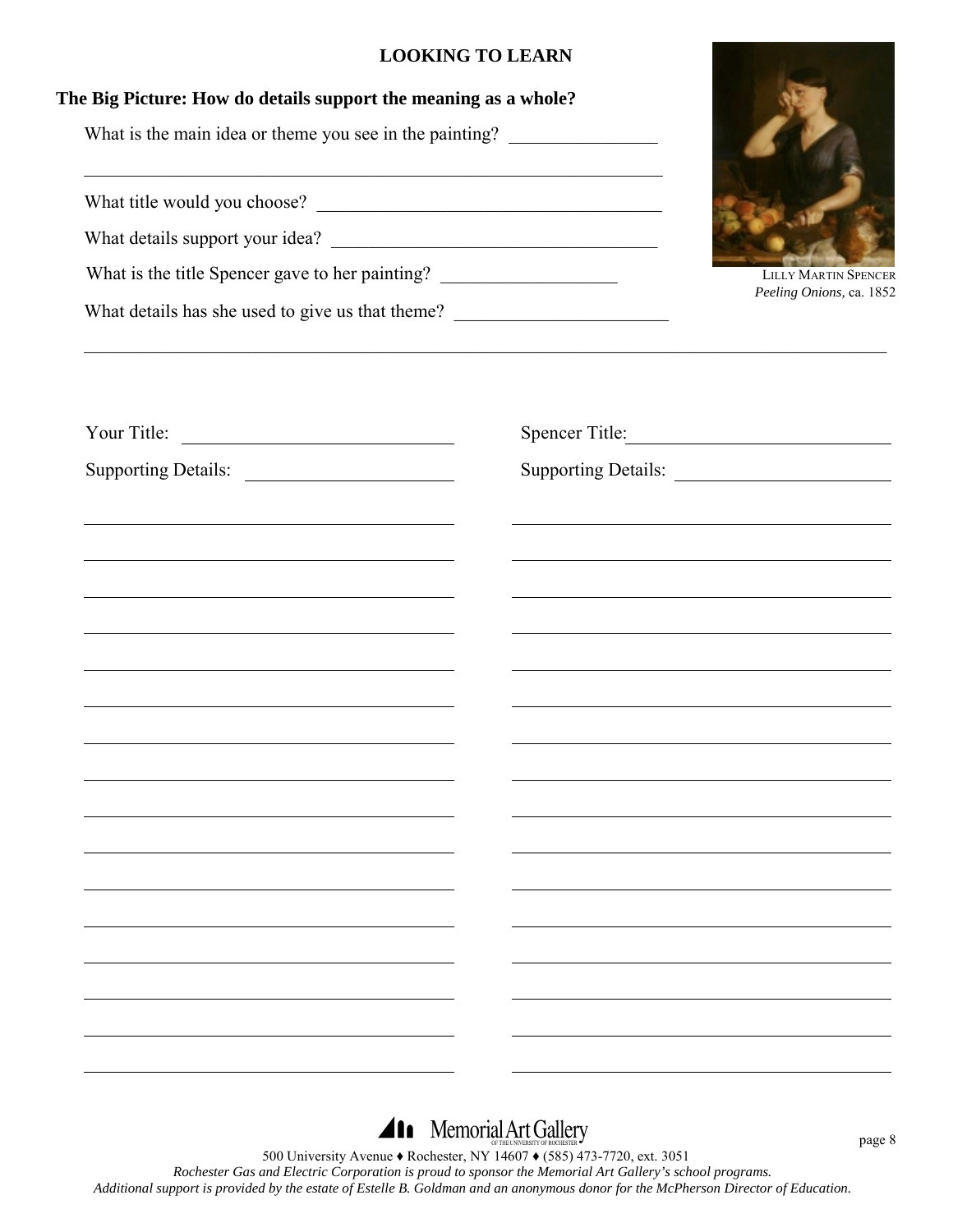# **Create a Story Picture using a detail out of the painting.**

• Do not look at the painting but ask someone to draw or copy a detail out of the painting onto a card. Create a story picture using the detail as your starting point.



Now look at the actual painting. How did the artist use that detail to create his story?

 $\mathcal{L}_\mathcal{L} = \{ \mathcal{L}_\mathcal{L} = \{ \mathcal{L}_\mathcal{L} = \{ \mathcal{L}_\mathcal{L} = \{ \mathcal{L}_\mathcal{L} = \{ \mathcal{L}_\mathcal{L} = \{ \mathcal{L}_\mathcal{L} = \{ \mathcal{L}_\mathcal{L} = \{ \mathcal{L}_\mathcal{L} = \{ \mathcal{L}_\mathcal{L} = \{ \mathcal{L}_\mathcal{L} = \{ \mathcal{L}_\mathcal{L} = \{ \mathcal{L}_\mathcal{L} = \{ \mathcal{L}_\mathcal{L} = \{ \mathcal{L}_\mathcal{$ 

 $\mathcal{L}_\mathcal{L} = \{ \mathcal{L}_\mathcal{L} = \{ \mathcal{L}_\mathcal{L} = \{ \mathcal{L}_\mathcal{L} = \{ \mathcal{L}_\mathcal{L} = \{ \mathcal{L}_\mathcal{L} = \{ \mathcal{L}_\mathcal{L} = \{ \mathcal{L}_\mathcal{L} = \{ \mathcal{L}_\mathcal{L} = \{ \mathcal{L}_\mathcal{L} = \{ \mathcal{L}_\mathcal{L} = \{ \mathcal{L}_\mathcal{L} = \{ \mathcal{L}_\mathcal{L} = \{ \mathcal{L}_\mathcal{L} = \{ \mathcal{L}_\mathcal{$ 

 $\mathcal{L}_\mathcal{L} = \mathcal{L}_\mathcal{L} = \mathcal{L}_\mathcal{L} = \mathcal{L}_\mathcal{L} = \mathcal{L}_\mathcal{L} = \mathcal{L}_\mathcal{L} = \mathcal{L}_\mathcal{L} = \mathcal{L}_\mathcal{L} = \mathcal{L}_\mathcal{L} = \mathcal{L}_\mathcal{L} = \mathcal{L}_\mathcal{L} = \mathcal{L}_\mathcal{L} = \mathcal{L}_\mathcal{L} = \mathcal{L}_\mathcal{L} = \mathcal{L}_\mathcal{L} = \mathcal{L}_\mathcal{L} = \mathcal{L}_\mathcal{L}$ 

 $\mathcal{L}_\mathcal{L} = \mathcal{L}_\mathcal{L} = \mathcal{L}_\mathcal{L} = \mathcal{L}_\mathcal{L} = \mathcal{L}_\mathcal{L} = \mathcal{L}_\mathcal{L} = \mathcal{L}_\mathcal{L} = \mathcal{L}_\mathcal{L} = \mathcal{L}_\mathcal{L} = \mathcal{L}_\mathcal{L} = \mathcal{L}_\mathcal{L} = \mathcal{L}_\mathcal{L} = \mathcal{L}_\mathcal{L} = \mathcal{L}_\mathcal{L} = \mathcal{L}_\mathcal{L} = \mathcal{L}_\mathcal{L} = \mathcal{L}_\mathcal{L}$ 

 $\mathcal{L}_\mathcal{L} = \{ \mathcal{L}_\mathcal{L} = \{ \mathcal{L}_\mathcal{L} = \{ \mathcal{L}_\mathcal{L} = \{ \mathcal{L}_\mathcal{L} = \{ \mathcal{L}_\mathcal{L} = \{ \mathcal{L}_\mathcal{L} = \{ \mathcal{L}_\mathcal{L} = \{ \mathcal{L}_\mathcal{L} = \{ \mathcal{L}_\mathcal{L} = \{ \mathcal{L}_\mathcal{L} = \{ \mathcal{L}_\mathcal{L} = \{ \mathcal{L}_\mathcal{L} = \{ \mathcal{L}_\mathcal{L} = \{ \mathcal{L}_\mathcal{$ 

 $\mathcal{L}_\text{max}$  , and the contribution of the contribution of the contribution of the contribution of the contribution of the contribution of the contribution of the contribution of the contribution of the contribution of t

 $\mathcal{L}_\text{max}$  , and the contribution of the contribution of the contribution of the contribution of the contribution of the contribution of the contribution of the contribution of the contribution of the contribution of t

 $\mathcal{L}_\mathcal{L} = \{ \mathcal{L}_\mathcal{L} = \{ \mathcal{L}_\mathcal{L} = \{ \mathcal{L}_\mathcal{L} = \{ \mathcal{L}_\mathcal{L} = \{ \mathcal{L}_\mathcal{L} = \{ \mathcal{L}_\mathcal{L} = \{ \mathcal{L}_\mathcal{L} = \{ \mathcal{L}_\mathcal{L} = \{ \mathcal{L}_\mathcal{L} = \{ \mathcal{L}_\mathcal{L} = \{ \mathcal{L}_\mathcal{L} = \{ \mathcal{L}_\mathcal{L} = \{ \mathcal{L}_\mathcal{L} = \{ \mathcal{L}_\mathcal{$ 

Compare how he used the detail with the use you made of it.

• What details are very important in the story of *Peeling Onions*?